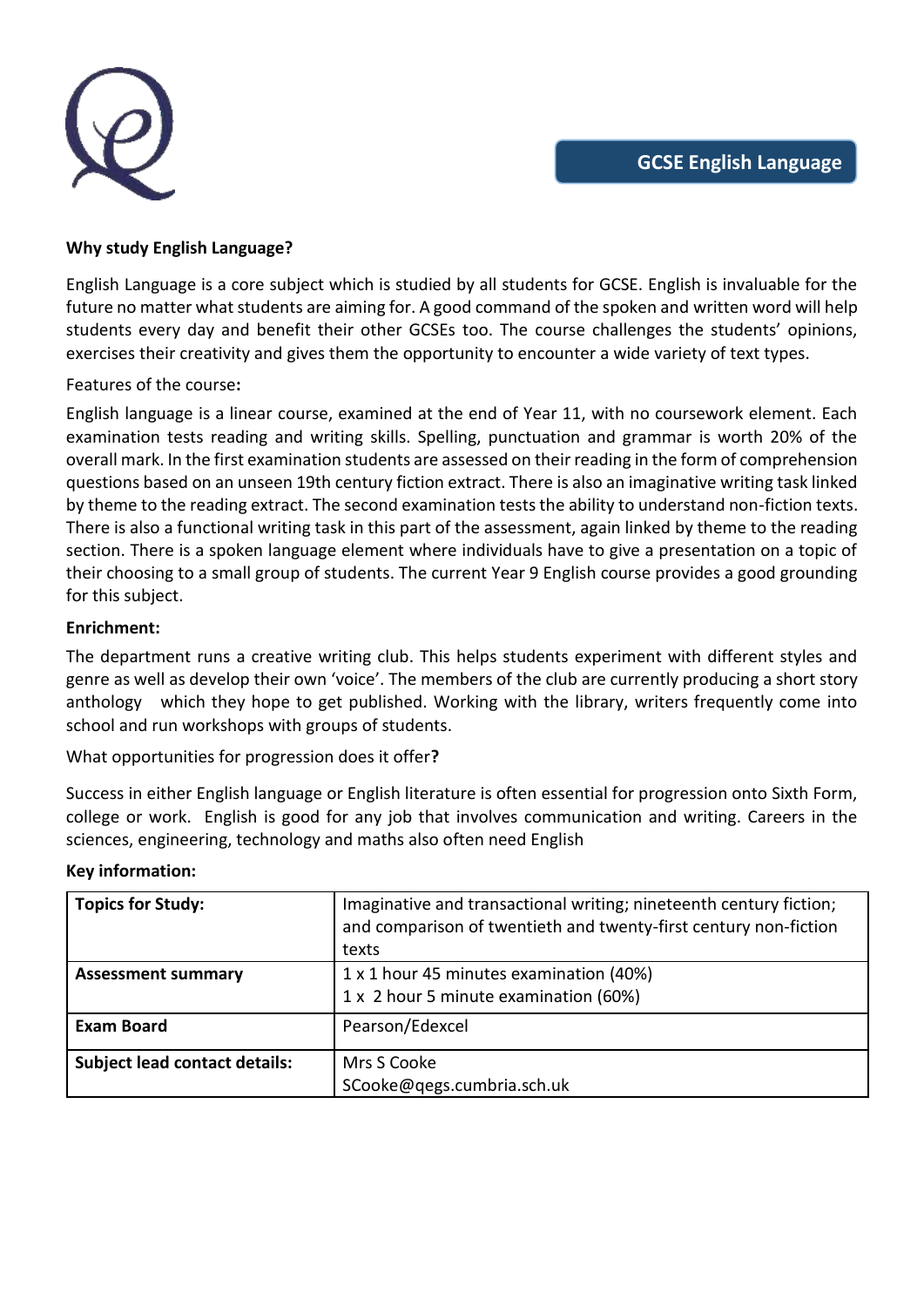

## **Why study English Literature?**

English Literature is a core subject which is studied by all students for GCSE. English literature develops knowledge and skills in reading, writing and critical thinking. Through literature, students have a chance to develop culturally and acquire knowledge of some of the best things that have been thought and written. The course develops students' analytical skills and their ability to write fluently and structure an essay. Studying GCSE English literature will hopefully encourage students to read widely for pleasure, and is excellent preparation for studying literature at a higher level.

## **Features of the course:**

English literature is a linear course, examined at the end of Year 11, with no coursework element. In the first examination there is a two-part question on a Shakespeare play and a further question on a post 1914 British play or novel.

In the second examination students are assessed on their knowledge of a 19th century novel and their personal response to a wide range of poetry, both studied and unseen.

No books / texts are allowed into the examinations.

The current Year 9 English course provides a good grounding for this subject.

#### **Enrichment:**

Every year the English department run theatre trips to see our GCSE set texts in performance. We also run frequent cinema trips to see live screenings of performances further afield or host the RSC school screenings in school. This year students have travelled to Manchester to see Macbeth and Keswick to see A Christmas Carol. The department runs a popular Cakespeare society where students read the bard whilst eating cake! The department has also recently resurrected the Bleamire medal, a Shakespearian sonnet writing competition open to all year groups.

## **What opportunities for progression does it offer?**

English literature is widely recognised as an essential part of an academic and balanced curriculum. Not only will it develop skills that are useful to your other GCSEs but alongside English language it is seen as essential for progression onto A-Levels, college courses and the world of work.

| <b>Topics for Study:</b>             | Shakespeare play; post 1914 British play or novel; 19th century novel;<br>classical and modern poetry |
|--------------------------------------|-------------------------------------------------------------------------------------------------------|
| <b>Assessment summary</b>            | 1 x 1 hour 45 minutes examination (50%)<br>1 x 2 hour 15 minutes examination (50%)                    |
| <b>Exam Board</b>                    | Pearson/Edexcel                                                                                       |
| <b>Subject lead contact details:</b> | Mrs S Cooke<br>SCooke@qegs.cumbria.sch.uk                                                             |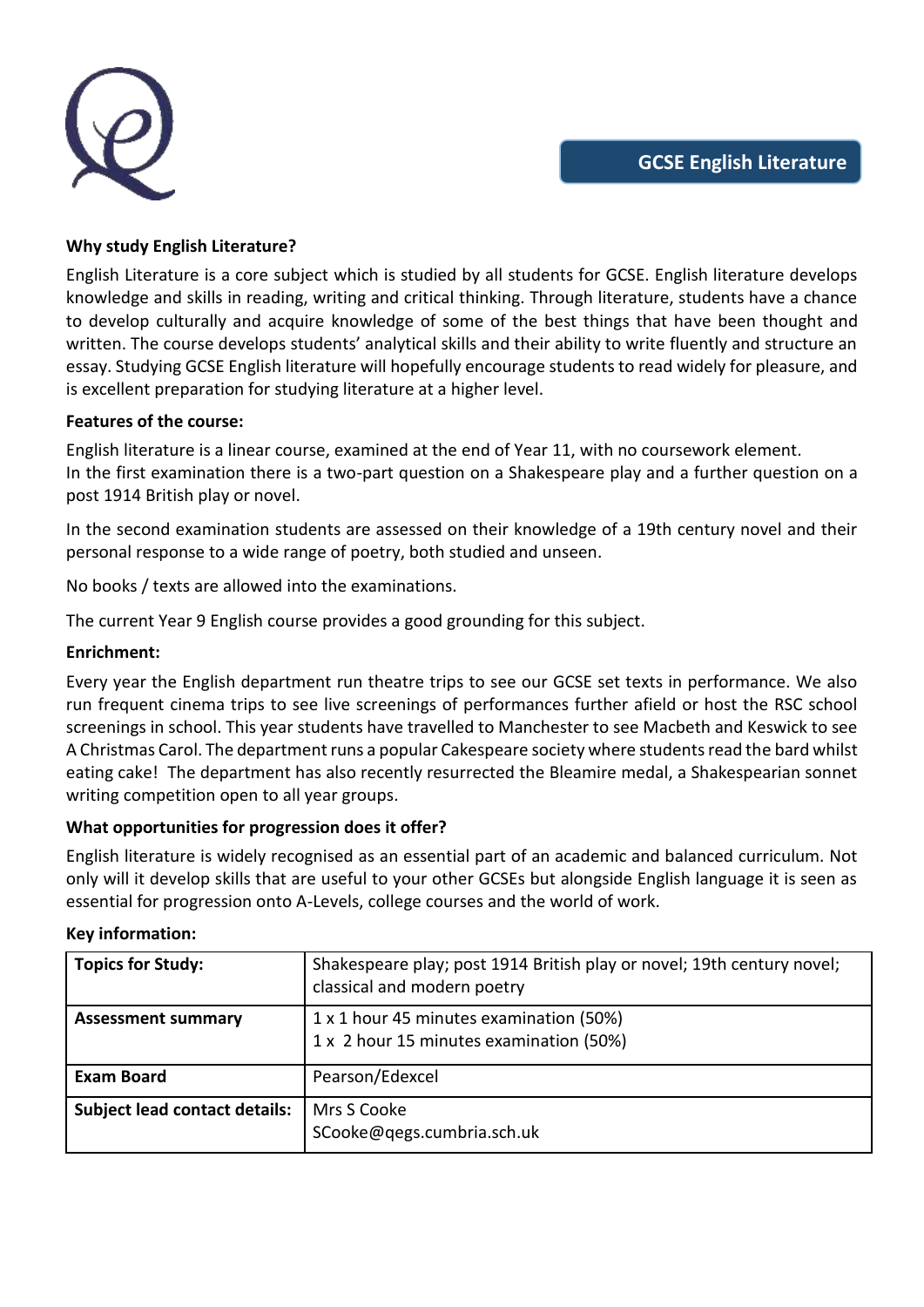

### **Why study Mathematics?**

Mathematics is a core subject which is studied by all students for GCSE. The learning in mathematics is transferable across many of the subjects you will study, particularly in science and technology. Students will learn key skills for everyday use as well as valuable skills in logic, problem solving and analysis.

### **Features of the course:**

There are two tiers of entry for GCSE mathematics; higher tier which accesses grades 4 - 9 and foundation which accesses grades 1 - 5. Students will continue to be taught mathematics in broad ability groups and all will study for the higher tier course. A small number of students may be entered for the foundation paper at the end of Year 11 based on the target grade they are expected to achieve and their progress throughout the course.

Students will learn through a range of styles of activities including individual learning, group work and problem solving tasks. The topics covered in Years 7 - 9 will be revisited and built upon with a number of new topics, such as vectors, introduced. Students will see an increasing overlap in the topics that are covered and problem solving in real life contexts becomes a significant focus.

For all lessons and examinations students will be expected to have mathematical instruments and a scientific calculator, we recommend the Casio FX83GT-Plus or if students are planning future mathematical study the Casio FX-991EX.

## **Enrichment:**

There will be the opportunity to take part in the UKMT Maths challenge during the course. Additionally, we invite Year 11 students to attend the weekly problem solving club as this will enhance their skills for this element of the course. Support is offered through the weekly maths clinic for students to drop in with any questions they may have.

## **What opportunities for progression does it offer?**

A grade 5 or above in mathematics is the threshold for many progression opportunities such as some university courses or employment.

This course is an excellent foundation for those students who are aspiring to study mathematics at A-Level.

| <b>Topics for Study:</b>             | Revisiting topics from Years 7-9 with an emphasis on generalised<br>solutions using algebraic techniques; problem solving; number;<br>geometry; algebra; and shape |
|--------------------------------------|--------------------------------------------------------------------------------------------------------------------------------------------------------------------|
| <b>Assessment summary</b>            | 3 x 1 hour 30 minutes examinations.                                                                                                                                |
|                                      | 1 x non-calculator paper, 2 x calculator allowed papers.                                                                                                           |
| <b>Exam Board</b>                    | Edexcel                                                                                                                                                            |
| <b>Subject lead contact details:</b> | Mrs Ford                                                                                                                                                           |
|                                      | NFord@qegs.cumbria.sch.uk                                                                                                                                          |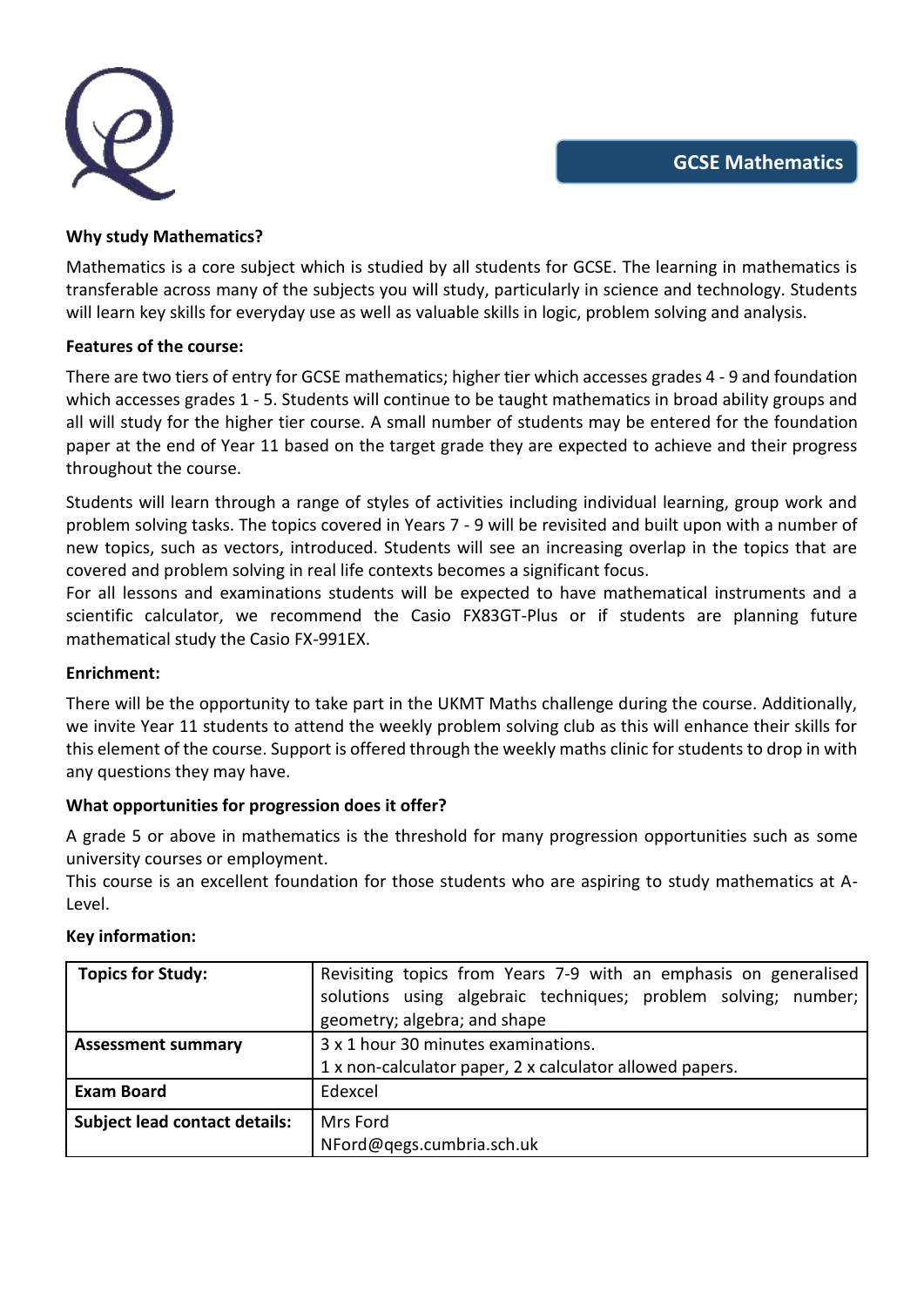

## **Why study Biology?**

Biology is a core subject which is studied by all students for GCSE. The biology department provides a GCSE course which not only shows that biology is an exciting and fascinating subject in its own right but also demonstrates its enormous practical, economic and social importance. Throughout the course there will be opportunities to offer students guidance about the significance of their scientific studies for possible science-based careers as the latest GCSE science courses place an increased emphasis on the applications of science to society, business and the environment.

### **Features of the course:**

The main areas of study are: cell biology; organisation; infection and response; bioenergetics; homeostasis and response; inheritance, variation and evolution; and ecology.

There is no coursework element contributing to the final grade. All marks come from the written exam papers, however the new science qualifications do include set practical activities. The skills and knowledge developed and acquired from these are tested through questions within the written exam papers.

### **Enrichment:**

All biology staff operate a drop in approach where students can come along at lunchtimes and seek support with any questions they may have. Where appropriate students are invited to get involved with STEM activities arranged for their year group.

## **What opportunities for progression does it offer?**

Any science at grade 5 or above is very useful for progress into a wide range of professions looking for a basic scientific knowledge. Students achieving at grade 7 or above would be encouraged to look at biology as a subject which they may wish to study to A-Level standard. Biology A-Level, alongside other qualifications, will enable students to go on and study a variety of science specific subjects at university such as medicine, dentistry and physiotherapy. It is also a subject which can demonstrate a student has good analytical and practical skills and so would support students in applications for other non-science related subjects at university or, alternatively, prepare them for other more vocational routes into the world of work.

| <b>Topics for Study:</b>             | Cell biology; organisation; infection and response; bioenergetics;  <br>homeostasis and response; inheritance, variation and evolution;<br>ecology |
|--------------------------------------|----------------------------------------------------------------------------------------------------------------------------------------------------|
| <b>Assessment summary</b>            | 2 x 1 hour 45 minutes examinations - multiple choice, short and long<br>answer questions                                                           |
| <b>Exam Board</b>                    | AQA                                                                                                                                                |
| <b>Subject lead contact details:</b> | Mr K Finlinson<br>KFinlinson@qegs.cumbria.sch.uk                                                                                                   |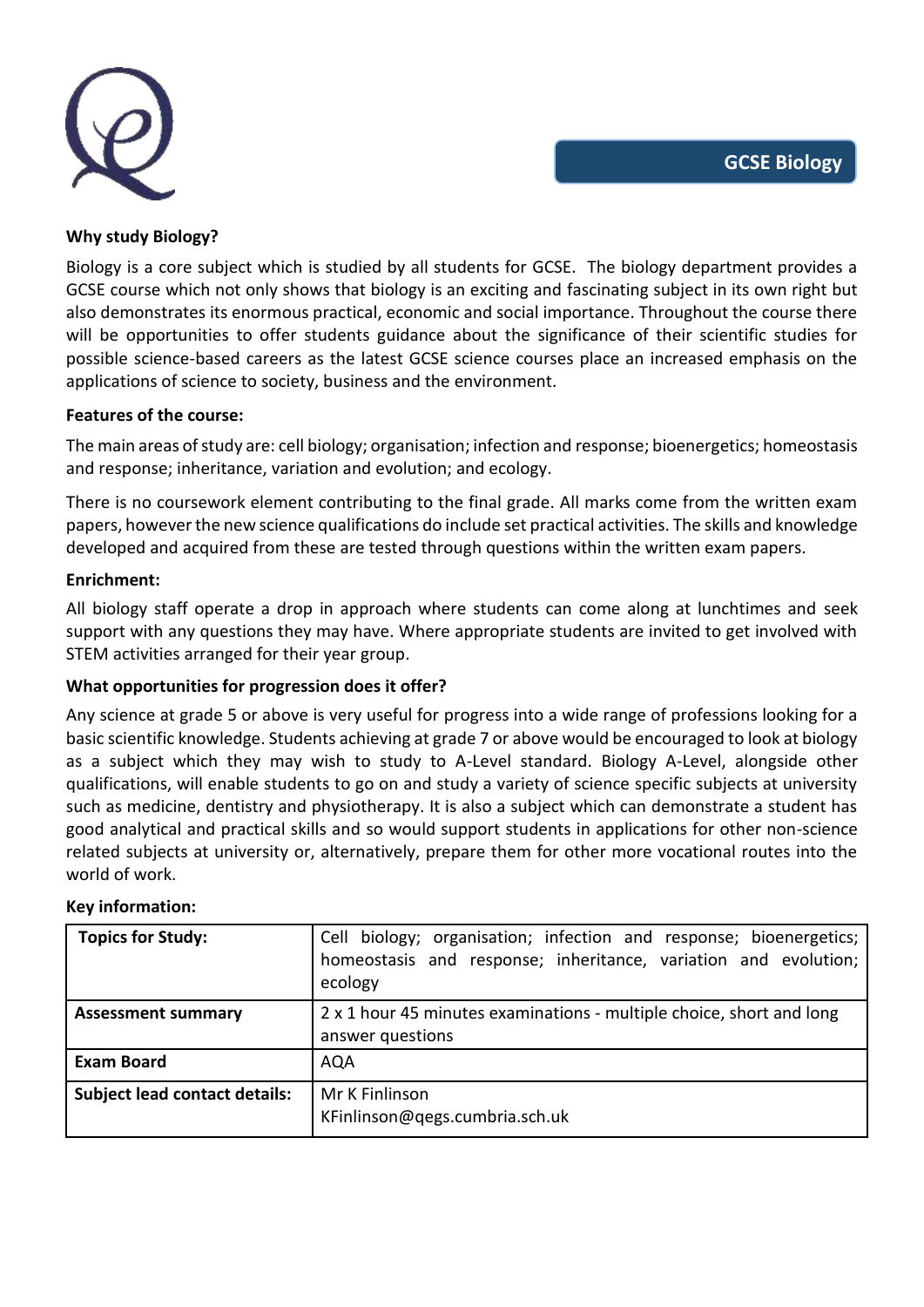

### **Why study Chemistry?**

Chemistry is a core subject which is studied by all students for GCSE. The chemistry department follows the AQA GCSE course. Chemistry is an exciting and fascinating subject in its own right but this course also demonstrates its enormous practical, economic and social importance. Throughout the course there will be opportunities for practical investigative work as well as exploration of new developments in graphene and nano-technology that are bringing chemistry to the forefront of modern scientific advancements. Chemistry is a core subject which is studied by all students for GCSE.

#### **Features of the course:**

The GCSE chemistry course is structured for progression from key stage 3, building upon core concepts such as the particle nature of matter, extending this into the structure and bonding of ionic, covalent and metallic materials. The course has a 30% mathematical requirement which is taught in a context based manner integrated throughout the different topics across all three years.

There is no coursework element contributing to the final grade. All marks come from the written exam papers however the new chemistry qualification does include set practical activities. The skills and knowledge developed and acquired from these are tested through questions within the written exam papers.

#### **Enrichment:**

We invite students to take part in the Salters' Top of the Bench competition during the course. Support is offered through lunch time drop-ins for students to come with any questions they may have, and from Sixth Form buddies.

## **What opportunities for progression does it offer?**

This course is an excellent foundation for those students who are aspiring to study chemistry at A-Level. Further study of chemistry is a core requirement for study of medicine, dentistry, veterinary science, biochemistry, medicinal chemistry, pharmacy and many more. It provides an excellent support to many careers in science, technology and engineering.

| <b>Topics for Study:</b>             | Atomic structure and the periodic table; bonding, structure and the<br>properties of matter; quantitative chemistry; chemical changes; energy<br>changes; the rate and extent of chemical change; organic chemistry;<br>chemical analysis; chemistry of the atmosphere; and using resources |
|--------------------------------------|---------------------------------------------------------------------------------------------------------------------------------------------------------------------------------------------------------------------------------------------------------------------------------------------|
| <b>Assessment summary</b>            | 2 x 1 hour 45 minutes examinations - multiple choice, short and long<br>answer questions                                                                                                                                                                                                    |
| <b>Exam Board</b>                    | <b>AQA</b>                                                                                                                                                                                                                                                                                  |
| <b>Subject lead contact details:</b> | Dr S Ireland<br>SIreland@qegs.cumbria.sch.uk                                                                                                                                                                                                                                                |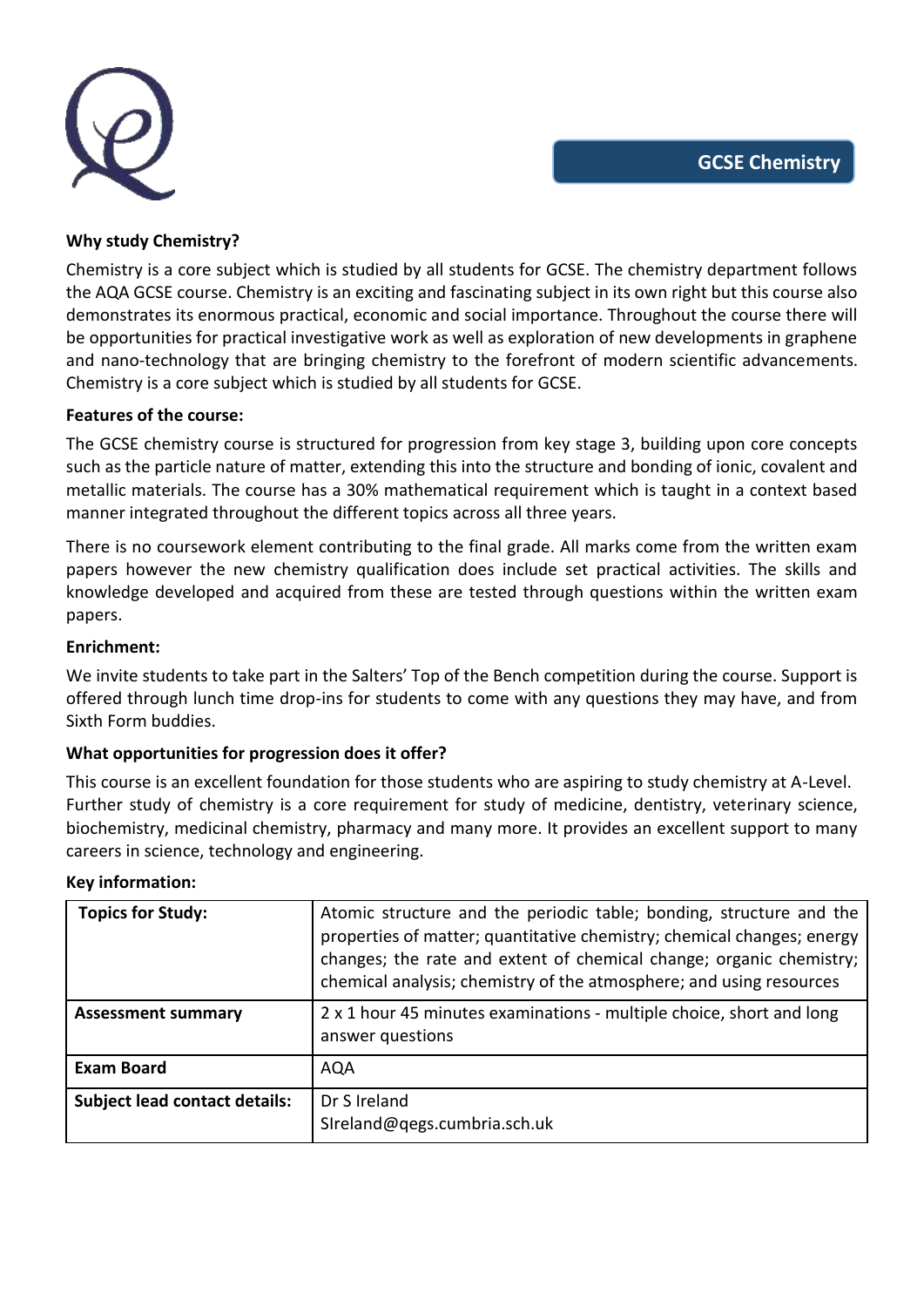

### **Why study Physics?**

Physics is a core subject which is studied by all students for GCSE. The physics department provides a GCSE course which not only shows that physics is an exciting and fascinating subject in its own right but also demonstrates its enormous practical, economic and social importance. Throughout the course there will be opportunities to offer student's guidance about the significance of their scientific studies for possible science-based careers as the new course places an increased emphasis on the applications of science to society, business and the environment.

### **Features of the course:**

The main areas of study, already begun in Year 9, are: forces; energy; waves; electricity; magnetism and electromagnetism; particle model of matter; atomic structure; and space physics.

There is no coursework element contributing to the final grade. All marks come from the written exam papers. However, the new science qualifications do include required practical activities. The skills and knowledge developed and acquired from these are tested through questions within the written exam papers.

### **Enrichment:**

All physics staff operate a drop-in approach where students can come along at lunchtimes and obtain help with any questions they may have. There is also a weekly electronics club which encourages students to apply the basics they have learnt to all manner of interesting and fun applications. Current projects include the design of clocks, line-following robots and a weather station.

## **What opportunities for progression does it offer?**

Any science at grade 5 or above is very useful for progression into a wide range of science-related careers. Students achieving grade 7 or above are encouraged to consider physics as an option when entering the Sixth Form. Physics A-Level is a crucial subject for entry to many of the engineering disciplines at university and is also highly-prized in many other science-based avenues of study.

| <b>Topics for Study:</b>             | Energy; electricity; particle model of matter; atomic structure; forces;<br>waves; magnetism and electromagnetism; and space physics. |
|--------------------------------------|---------------------------------------------------------------------------------------------------------------------------------------|
| <b>Assessment summary</b>            | 2 x 1 hour 45 minutes examinations - multiple choice, short and long<br>answer questions                                              |
| <b>Exam Board</b>                    | AQA                                                                                                                                   |
| <b>Subject lead contact details:</b> | Mr S St John<br>SStJohn@qegs.cumbria.sch.uk                                                                                           |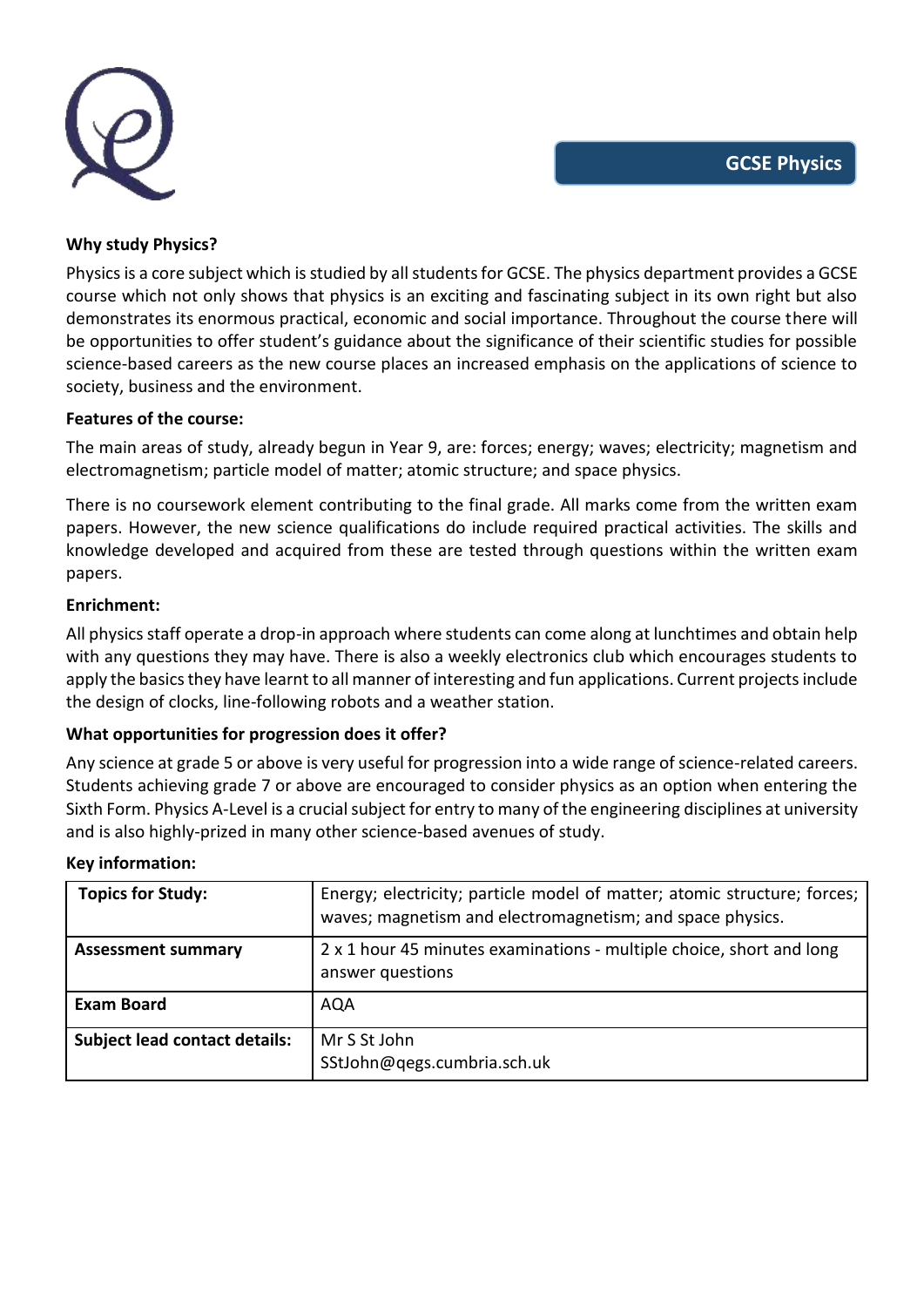

## **Why study Religious Studies?**

Religious studies is a core subject which is studied by all students for GCSE. Religious studies provides students with an opportunity to undertake a detailed study of two different religious traditions both of which have a strong presence in Cumbria and indeed the world at large. Alongside this, there is opportunity to discuss important contemporary moral issues. Students will be given the chance to develop their analytical and evaluative skills at the same time as increasing their understanding of the subject.

### **Features of the course:**

There are two main sections of the course. In the first section students will study the main beliefs and practices of Christianity and Buddhism. In the second section of the course they will study four significant contemporary issues, including peace and conflict and crime and punishment.

### **Enrichment:**

There will be opportunities for the students to experience first-hand the different religious traditions we study. In year 9 there will be a visit to the Christian churches of Kendal whilst in year 10 students undertake a visit to Manjushri Kadampa Buddhist temple. Here they will be introduced to some basic meditation.

## **What opportunities for progression does it offer?**

Grade 5 GCSE gives the students an excellent grounding in philosophical and religious thinking.

| <b>Topics for Study:</b>             | Christianity, Buddhism, philosophical and ethical issues                                                                  |
|--------------------------------------|---------------------------------------------------------------------------------------------------------------------------|
| <b>Assessment summary</b>            | 2 x 1 hour 45 minutes written examinations<br>Paper 1 - Buddhism and Christianity (50%)<br>Paper 2 - Ethical Issues (50%) |
| <b>Exam Board</b>                    | <b>AQA</b>                                                                                                                |
| <b>Subject lead contact details:</b> | Mr D Proctor<br>DProctor@qegs.cumbria.sch.uk                                                                              |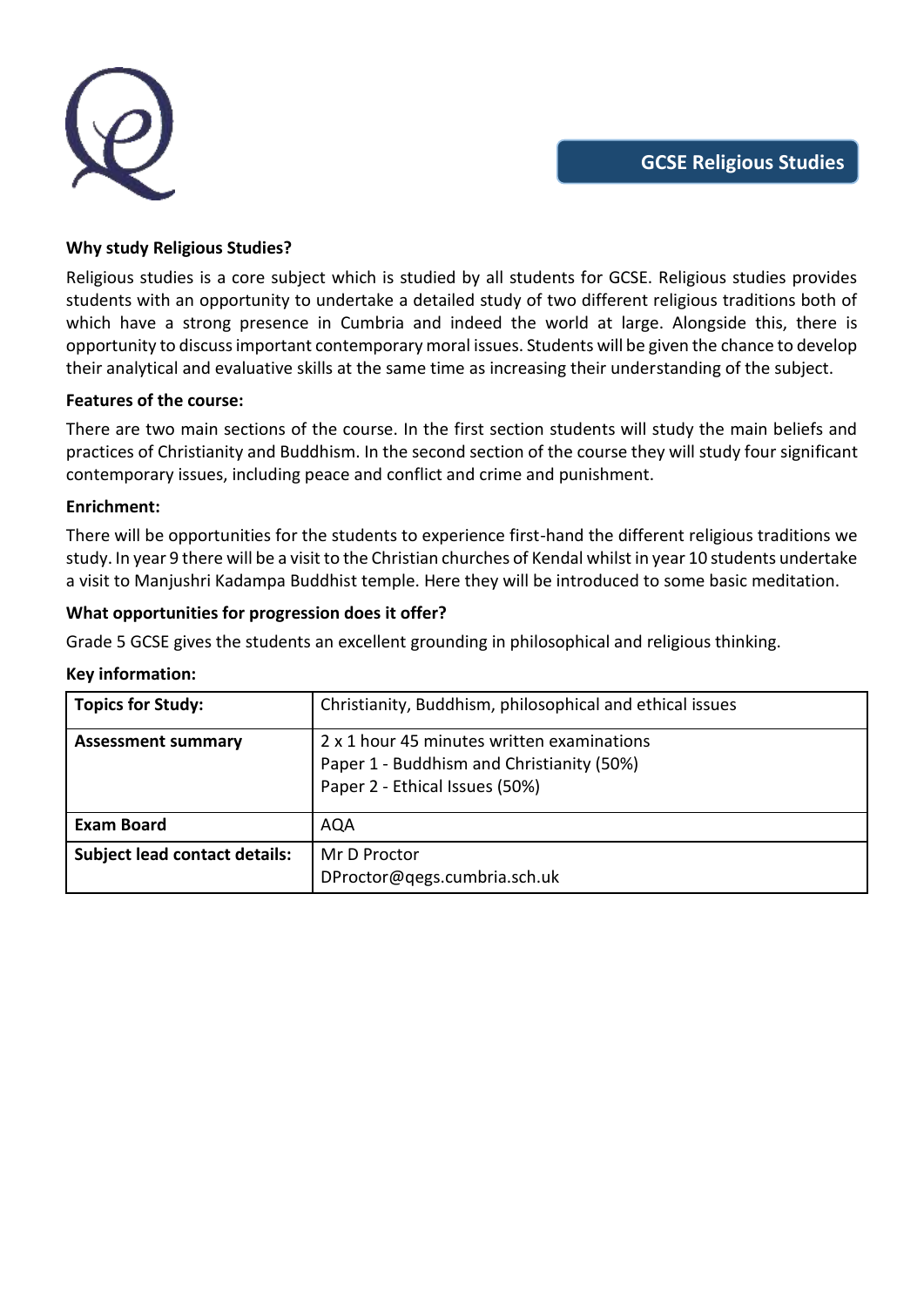

## **Why study Art and Design?**

In GCSE art and design students are encouraged to develop their technical and imaginative skills in a wide range of media. These include drawing and painting from direct observation, collage, pen and ink, pastel, watercolour, ceramics, digital photography, graphic design, and computer aided work. Competent drawing skills are essential if students are to be successful at this level and a real love of the subject is also most important.

#### **Features of the course:**

Coursework consists of two units of work over the two years. This involves homework, classwork and a written element looking at the work of other artists. Coursework counts for 60% of the marks. The students will also sit a 10-hour examination known as a controlled test, which makes up the remaining 40% of the marks. Please note that there is a requirement for significant commitment to completing art work beyond class time.

#### **Enrichment:**

There is an annual trip to Edinburgh, and the art rooms are open at lunchtime for supervised help on most days.

### **What opportunities for progression does it offer?**

Manual dexterity, problem solving, creative thinking, time management, powers of perception, observational skills, contextual art history, understanding of social history, debating skills, intellectual analysis and visual analysis.

| Topics for Study:             | Natural forms and collections                             |
|-------------------------------|-----------------------------------------------------------|
| <b>Assessment summary</b>     | Internally marked then moderated by an external moderator |
| <b>Exam Board</b>             | AQA                                                       |
| Subject lead contact details: | Mrs H Sadowski<br>HSadowski@qegs.cumbria.sch.uk           |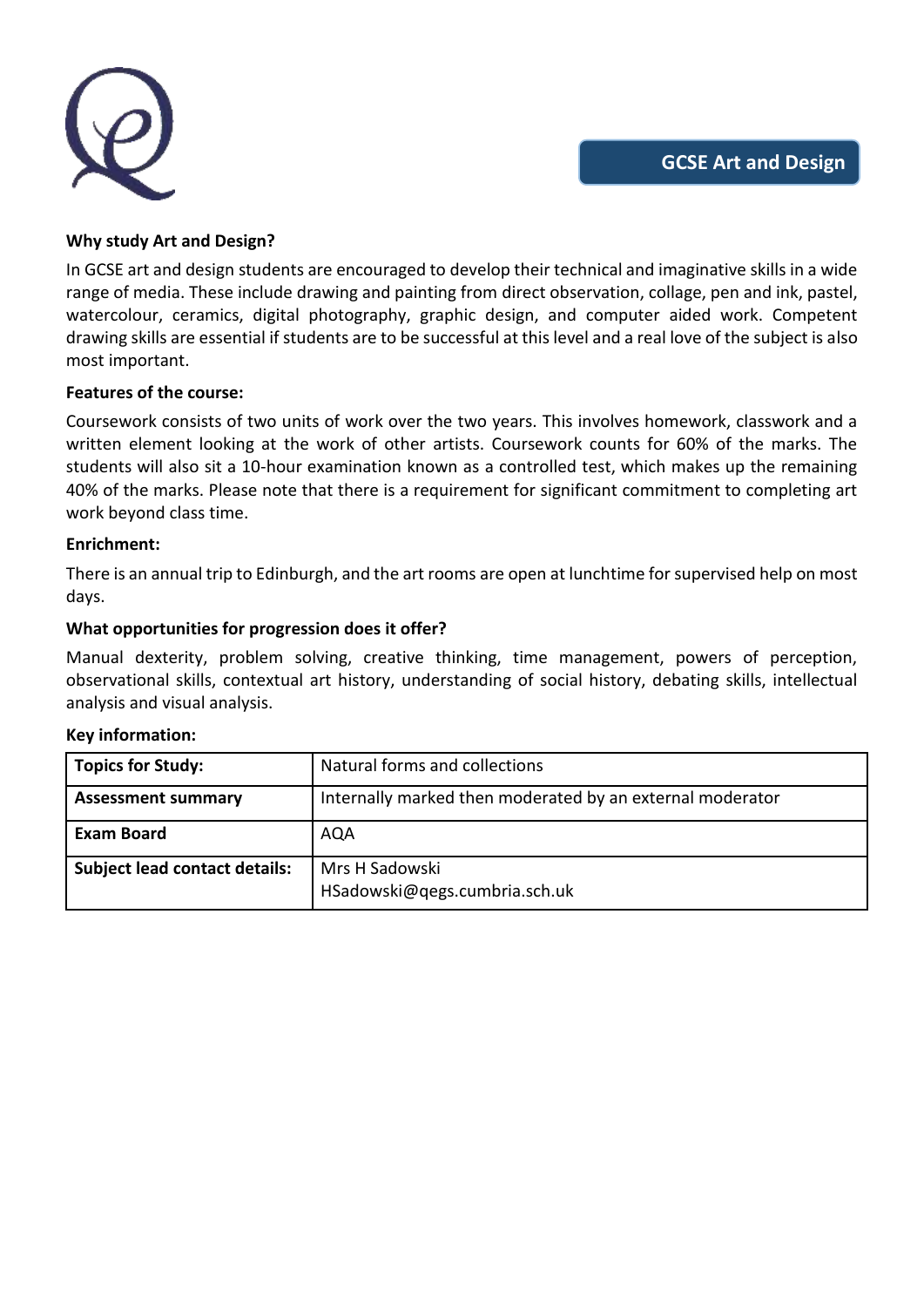

### **Why study Computer Science?**

Computers are widely used in all aspects of business, industry, government, education, leisure and the home. In this technological age, a study of computer science, and particularly how computers are used in the solution of a variety of problems, is essential to students. Computer science integrates well with subjects across the curriculum. It demands both logical discipline and imaginative creativity in the selection and design of algorithms and the writing, testing and debugging of programs; it relies on an understanding of the rules of language at a fundamental level; it encourages an awareness of the management and organisation of computer systems; it extends students' horizons beyond the school or college environment in the appreciation of the effects of computer science on society and individuals.

### **Features of the course:**

Component 1: Understanding computer science investigates hardware, logical operations, communication, data representation and data types, operating systems, principles of programming, software engineering, program construction, security and data management and the impacts of digital technology on wider society.

Component 2: Computational thinking and programming investigates problem solving, algorithms and programming constructs, programming languages, data structures and data types and security and authentication.

Component 3: Software development requires students to produce a programmed solution to a problem. They must analyse the problem, design a solution to the problem, develop a final programmed solution, test the solution and give suggestions for further development of the solution. Throughout the production of the solution learners are required to produce a refinement log that evidences the development of the solution.

#### **Enrichment:**

There are numerous competitions offered throughout the year, such as the Bebras Computational Challenge. Furthermore, there is a lunchtime session offering support with the coding and examination elements of the course.

## **What opportunities for progression does it offer?**

This course provides a suitable foundation for the study of computer science at A-Level.

| Topics for Study:                    | Component 1: Understanding Computer Science<br>Component 2: Computational Thinking and Programming<br>Component 3: Software Development                       |
|--------------------------------------|---------------------------------------------------------------------------------------------------------------------------------------------------------------|
| <b>Assessment summary</b>            | Component 1 Written examination: 1 hour 45 minutes (62.5%)<br>Component 2 On-screen examination: 2 hours (37.5%)<br>Component 3 Non-exam assessment: 20 hours |
| <b>Exam Board</b>                    | Edugas                                                                                                                                                        |
| <b>Subject lead contact details:</b> | Mr M Ellis<br>MEllis@qegs.cumbria.sch.uk                                                                                                                      |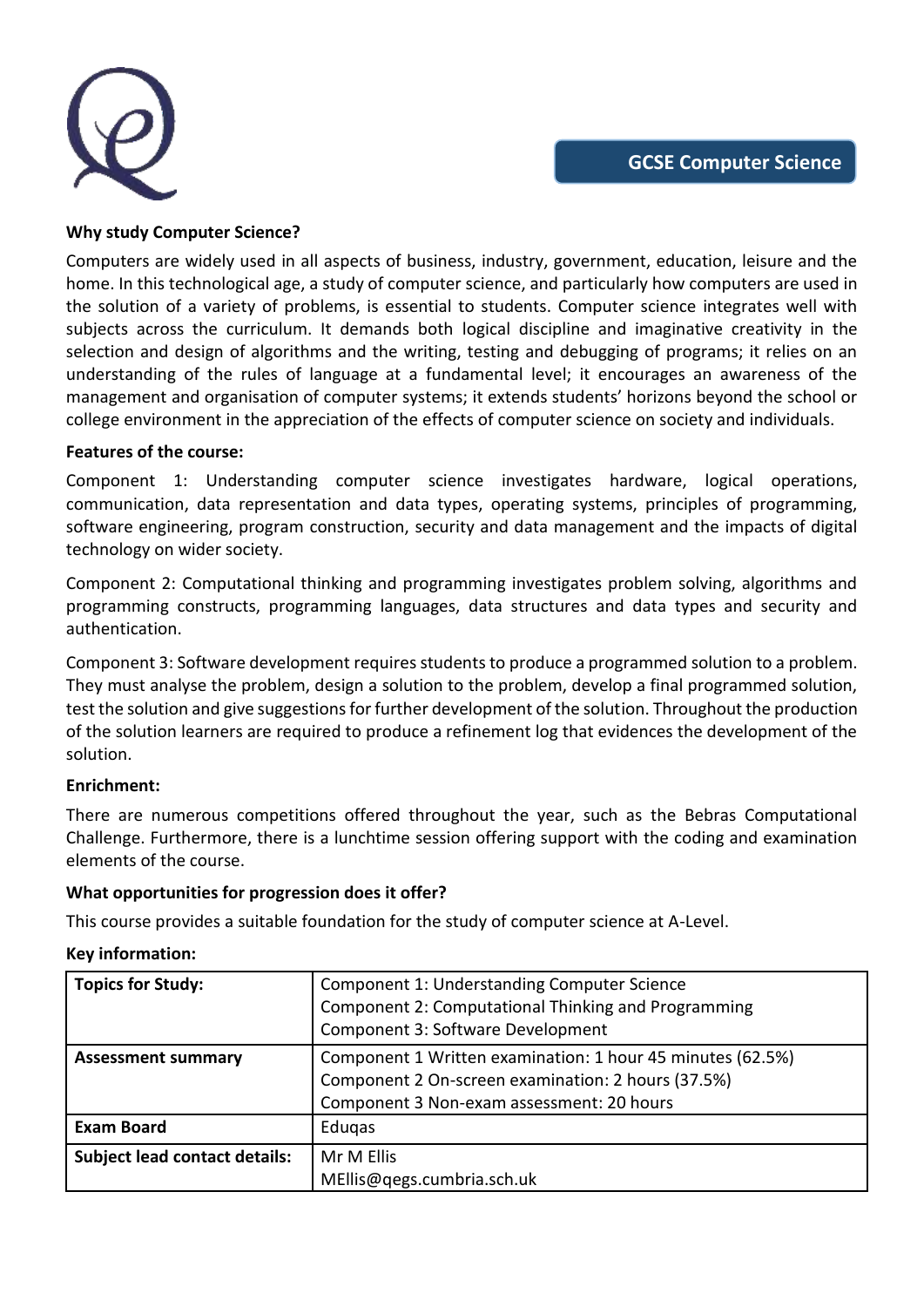

# **Why study Design and Technology?**

Design and technology is a subject where the student has the opportunity to be creative and practical. The qualification features a non-examined coursework element and a single design and make project submitted in year 11. This is a new course that takes in all material areas and focusses on product design. Maths and science elements now feature in the course content. Design and technology helps the student learn how to be organised, work to a plan and meet deadlines.

## **Features of the course:**

The non-examined coursework element consists of a design folder and a practical project. The design folder comprises of no more than 20 sheets and is completed between June in Year 10 and Easter in Year 11. The practical element is set by the exam board where students will be encouraged to be creative and try new things. The practical element will be produced in Year 11 under supervised conditions.

Year 10 studies are designed to build knowledge and skills and cover the core content. In the autumn term students will work towards building a presentation skills portfolio, before working on a short practical activity called a Skills Stick to develop knowledge on materials, processes and equipment. Students will then have one extended design and make project, which will follow a typical GCSE example to enable students to put their skills into practice and develop some familiarity with the process

Year 11 students undertake coursework throughout the year completing a supervised 30-35 hour project within a context set by the exam board. Students research, produce the design work and complete models to eventually test their final prototype. The coursework deadline for the folder work and the completed practical coursework is Easter. Students will also work on revision and exam technique to consolidate knowledge.

## **Enrichment:**

One lunchtime session per week is offered for pupils to learn and master new skills. Students will be entered into competitions as appropriate, including the Arkwright scholarship scheme in Year 11. Students will have the opportunity to take part in the annual Rotary Technology competition where local schools compete to design a solution to an engineering problem. Various other trips and visits will be available throughout the two-year period.

## **What opportunities for progression does it offer?**

There are many job opportunities in a wide variety of areas including: product designer, materials technologist, textiles technologist, civil engineer, industrial designer, fashion designer, fashion marketing or promotions, architect, automotive engineer, agricultural products, construction, mechanical engineering, or teaching.

| <b>Topics for Study:</b>             | Core technical principles; Specialist technical principles; Designing<br>and making principles |
|--------------------------------------|------------------------------------------------------------------------------------------------|
| <b>Assessment summary</b>            | Controlled assessment - A single project of an extended task (50%)                             |
|                                      | 1 x 2 hour examination (50%)                                                                   |
| <b>Exam Board</b>                    | AQA                                                                                            |
| <b>Subject lead contact details:</b> | Mr F Wilson                                                                                    |
|                                      | FWilson@qegs.cumbria.sch.uk                                                                    |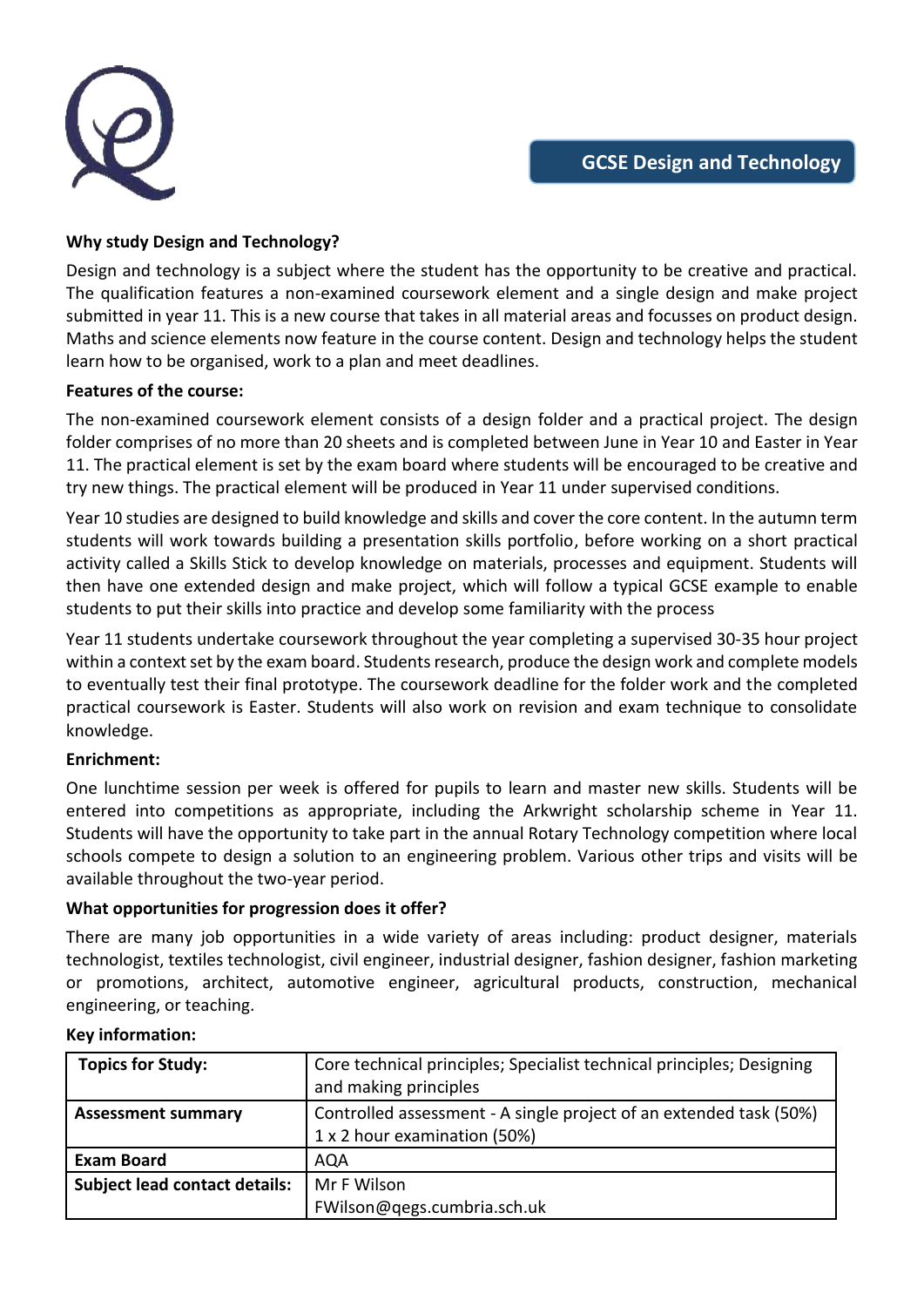

## **Why study Drama and Theatre Arts?**

Drama is an enabling and enriching subject in which students gain many transferable skills. They learn to cooperate, communicate their ideas, listen to others, problem solve, be part of a productive team, show leadership, be organised and meet deadlines. For those with good IT skills, students can use sound, video editing and lighting software. For those with design, art and textile skills, it offers the opportunity to design and construct costumes and sets.

### **Features of the course:**

Lessons are a mixture of practical and written work.

The practical constitutes 60% of the total course. It involves a number of components: acting, set, costume, lighting and sound design, of which students can opt to specialise in one or more. They apply their chosen skill to a scripted play which is performed for an audience. They also devise their own performance and learn to improvise, script write and direct.

There is some written work in these practical lessons which consists of an individual diary, logging the development, refinement, and creative decision making during the rehearsal period and the audience response to the final performances.

The written paper consists of a series of short essay style questions on a set text and live theatre previously seen. The set text is practically explored in lesson via workshopping, acting, design and technical ideas as well as annotating the text.

During the course, teaching staff in the department will allocate the skill that the student is most suited to for examination, from acting, design, lighting and sound.

#### **Enrichment:**

There is the opportunity to take part in large arts events such as the Winter Droving as well as street theatre. The department organises evening theatre trips, live screenings at the cinema, workshops run by professional actors, designers and directors and back stage tours.

#### **What opportunities for progression does it offer?**

The course is an excellent foundation for those students who are aspiring to study English literature or theatre studies. It is a multifaceted course that enables students to develop transferable skills that will assist them in their personal development. The analytical, evaluative and reflective skills learnt are also an asset to many other courses that students will study.

| <b>Topics for Study:</b>             | Acting, design, lighting and sound                                    |
|--------------------------------------|-----------------------------------------------------------------------|
| <b>Assessment summary</b>            | Practical assessment (60%)<br>1 x 1 hour 30 minutes examination (40%) |
| <b>Exam Board</b>                    | AQA                                                                   |
| <b>Subject lead contact details:</b> | Miss D Coates<br>DCoates@qegs.cumbria.sch.uk                          |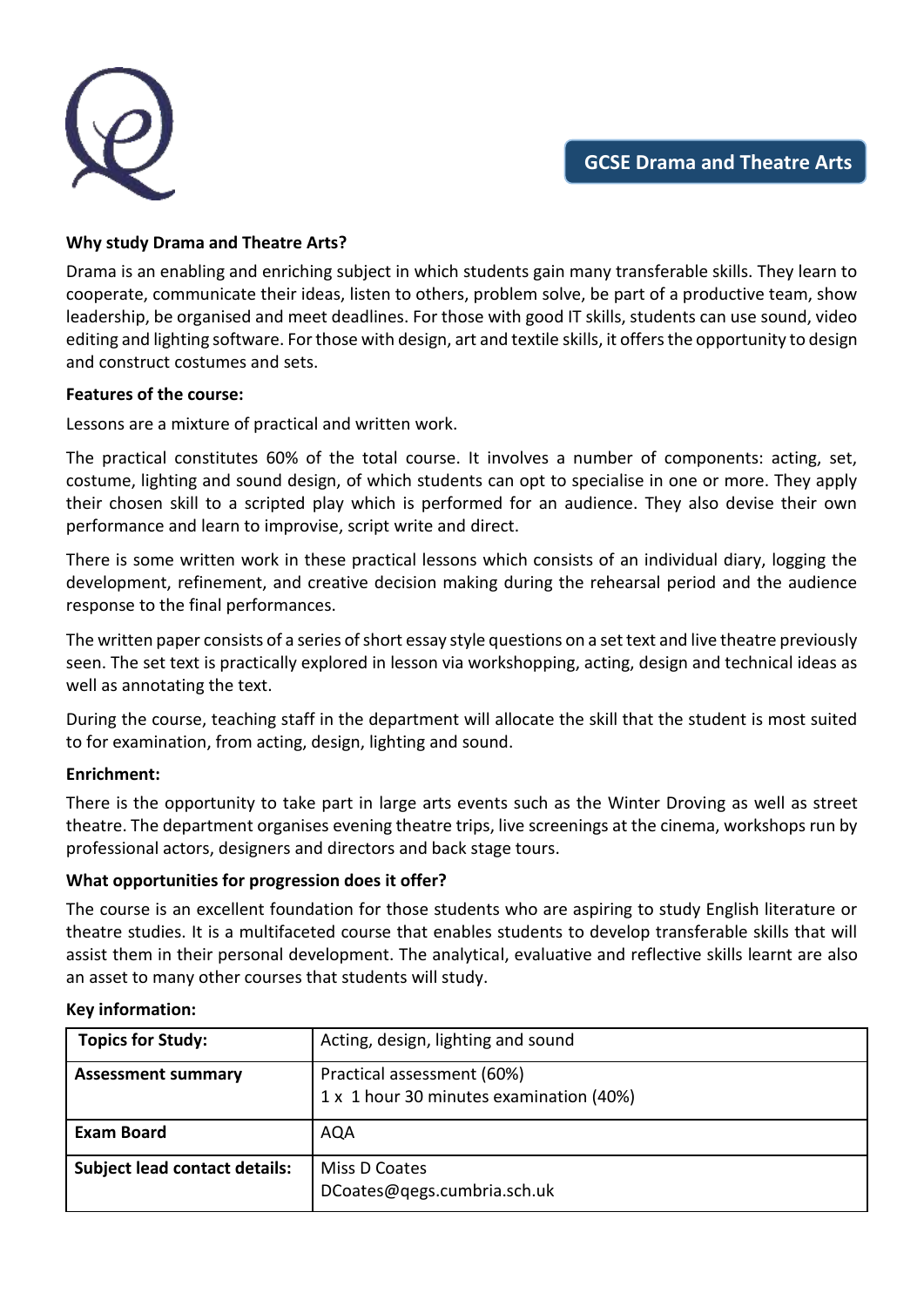

## **Why study Food Preparation and Nutrition?**

GCSE food preparation and nutrition is useful for the rest of the student's life; it will enable them to be independent and make informed choices. Students will be able to be creative in the kitchen, develop skills and confidence in cooking and the use of equipment. It offers opportunities both now and in the future.

The course will equip students with the knowledge, understanding and skills required to cook and apply the principles of food science, nutrition and healthy eating. Students learn to cook and to make informed decisions about food and nutrition in order to feed themselves and others affordably and nutritiously.

#### **Features of the course:**

Year 10: The first two terms will be spent on the course content and practical work. Most weeks, students will have one practical session and one theory session. They will be taught advanced practical skills, how to taste and test accurately and how to design and create new dishes. During this time they will carry out practice pieces of coursework in the lesson and for homework. Students will be expected to provide the ingredients unless for an experimental session, where they will be provided by school. There will always be considerable choice. At the end of the year students will carry out a practice coursework task.

Year 11: In the first term students will complete their own short course task in school time. Following this they will continue with the core course content. In term 2 they complete the 12 hour controlled assessment task in school time. In the final term students will complete minor areas of the course content but spend the majority of the time on examination revision.

Task 1 Food investigation - understanding of the working characteristics, functional and chemical properties of ingredients. Practical investigations are a compulsory element of this task and will be assessed by a written or electronic report, including photographic evidence of the practical investigation.

Task 2 Food preparation assessment – knowledge, skills and understanding in relation to the planning, preparation, cooking, presentation of food and application of nutrition related to the chosen task. Students will prepare, cook and present a final menu of three dishes within a single period of no more than 3 hours, assessed by a written or electronic portfolio including photographic evidence.

#### **Enrichment:**

If possible we will visit the BBC Good Food Show and any other food related exhibitions that become available. Visits to food manufacturers, e.g. Cranstons and Morrisons, retailers and masterclasses in food preparation will also be organised throughout the course. Support is available as required at the clinic sessions.

#### **What opportunities for progression does it offer?**

Food science, dietician, marketing, food service, education, food manufacture, healthcare, food stylist and retail and farming.

| <b>Topics for Study:</b>    | Nutrition, diet and health throughout life. Characteristics and properties of food in     |
|-----------------------------|-------------------------------------------------------------------------------------------|
|                             | storage/preparation/cooking. Factors affecting consumer choice. Food hygiene and safety   |
| Assessment                  | Controlled assessments - Task 1 Food investigation (15%) - 1,500-2,000 words; Task 2 Food |
| summary                     | preparation (35%)                                                                         |
|                             | One 1 hour 45 minute examination - theoretical knowledge of food and nutrition (50%)      |
| <b>Exam Board</b>           | AQA                                                                                       |
| <b>Subject lead contact</b> | Mr F Wilson                                                                               |
| details:                    | FWilson@qegs.cumbria.sch.uk                                                               |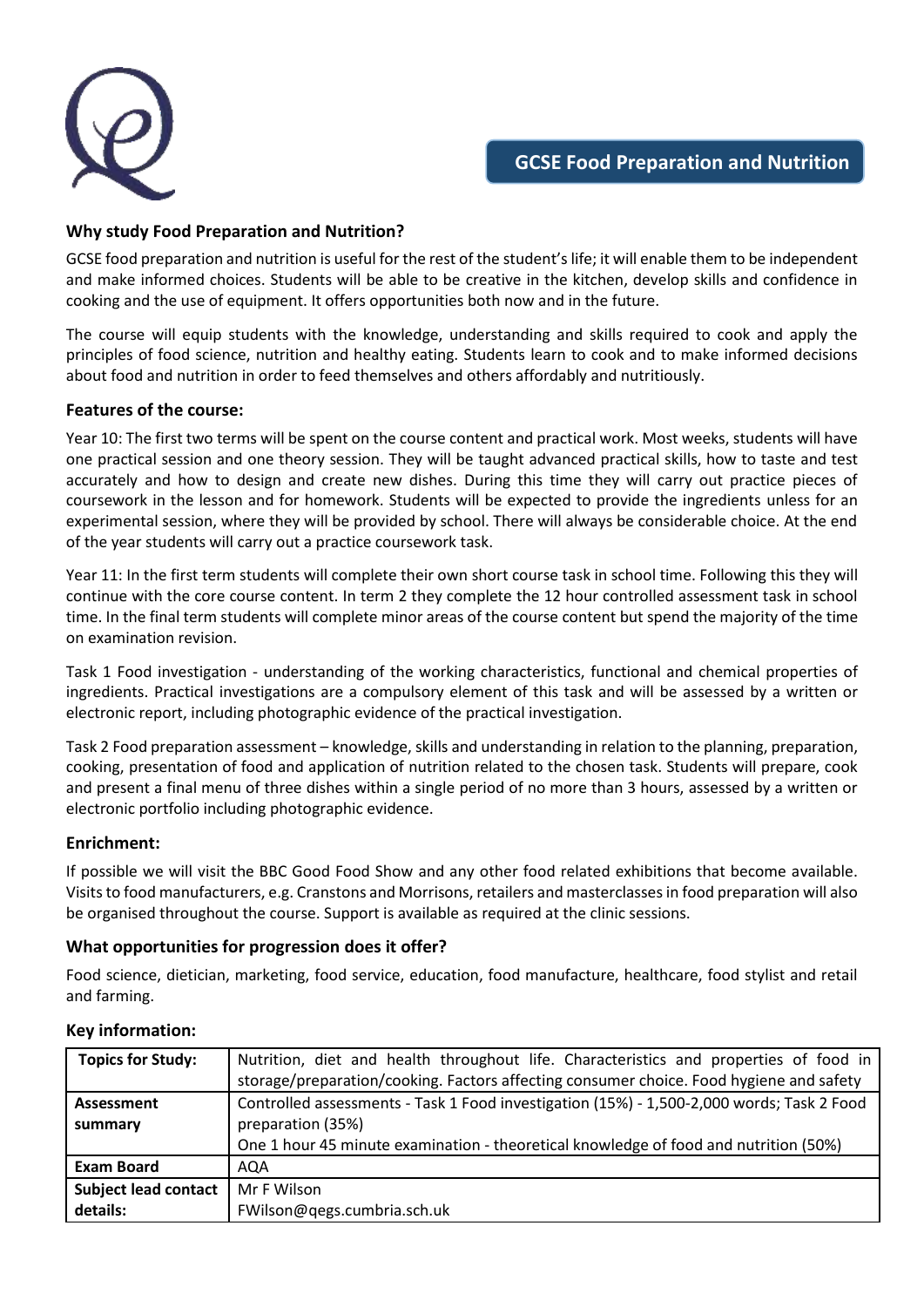

#### **Why study French?**

A GCSE in French is a valued qualification which appeals to both employers and universities alike. In the 2017 British Council *Languages for the Future* report, both French and German are named among the five most important languages for Britain's future prosperity, security and influence in the world. French and German continue to be the two most sought-after languages by British employers.

We firmly believe that a language GCSE is not just a useful qualification but is also a key skill for life. As the philosopher Ludwig Wittgenstein stated, "The limits of my language, are the limits of my world." The modern language department looks forward to broadening the students' horizons and developing their communication skills!

#### **Features of the course:**

Lessons are taught in an interactive, communicative style, with students being encouraged to enjoy conversing in French and to aim to use French at all times throughout each lesson. The GCSE course builds on what has been learned in years 7, 8 and 9.

We are very fortunate to have two purpose-built language classrooms with up-to-date technology and students will follow a personalised programme of on-line study to support their reading and listening skills. Students will study language from a wide variety of sources, including songs and poems, and websites.

#### **Enrichment:**

In year 10 students will have the opportunity to take part in our well-established exchange programme to Brittany. The trip offers two fun weeks with an exchange partner both in Penrith and in Morlaix.

#### **What opportunities for progression does it offer?**

The course prepares students well for A-Level study and beyond.

| <b>Topics for Study:</b>             | Identity and culture<br>Local, national, international and global areas of interest<br>Current and future study and employment |
|--------------------------------------|--------------------------------------------------------------------------------------------------------------------------------|
| <b>Assessment summary</b>            | End of course examinations in reading, listening, writing and speaking<br>$(25%$ each)                                         |
| <b>Exam Board</b>                    | <b>AQA</b>                                                                                                                     |
| <b>Subject lead contact details:</b> | Mr J Wilson<br>JWilson@qegs.cumbria.sch.uk                                                                                     |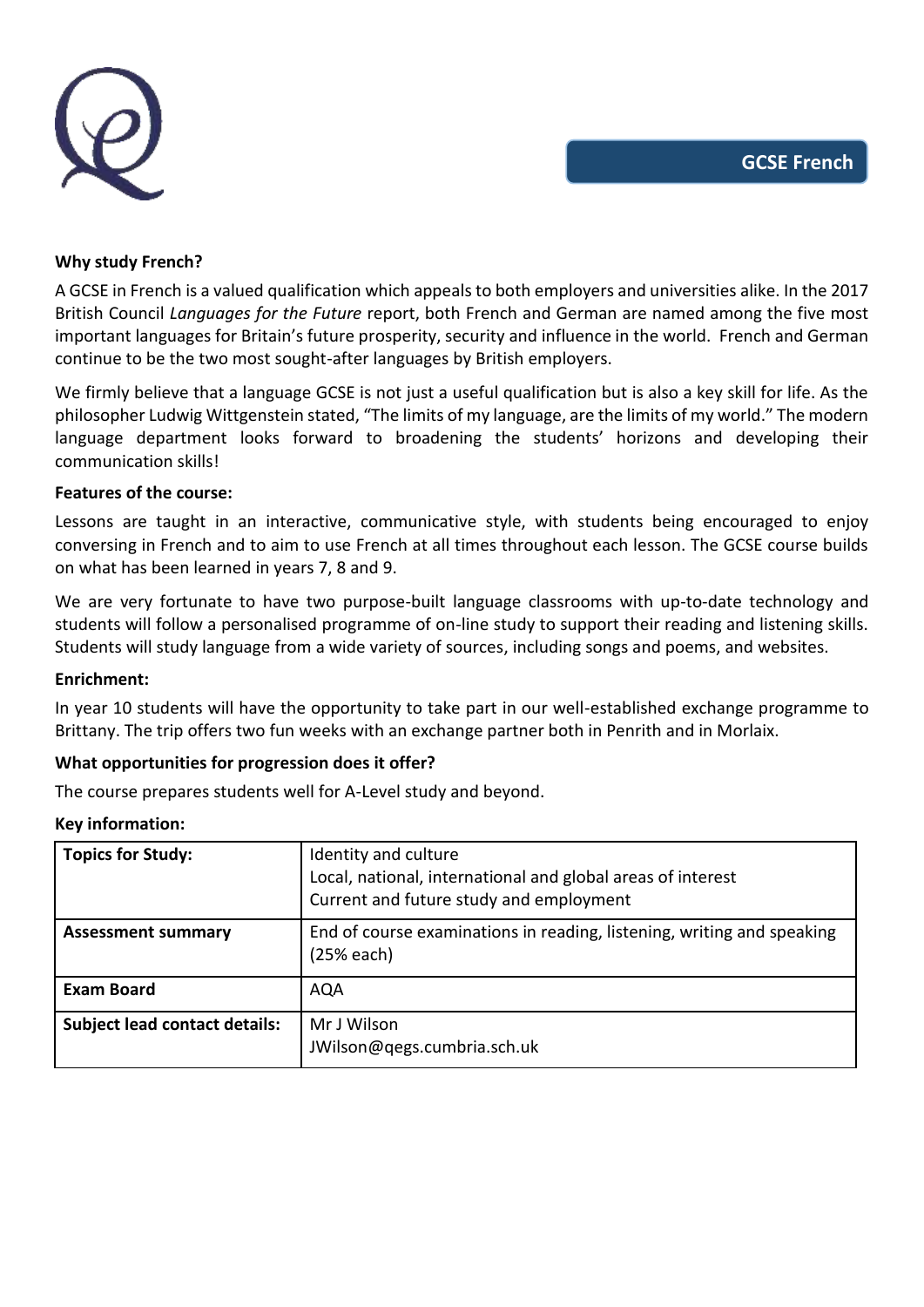

## **Why study Geography?**

Geography is a subject that allows a student to study some of the major issues facing the planet today. Anytime you switch on the news or open a newspaper there is generally something that is related to geography, whether it is a natural disaster somewhere or the movement of people around the planet. The job of a geographer is to understand the range of causes and impacts to these events and then come up with possible solutions. Alongside this, geography enables a student to be proficient in a range of skills such as statistical, graphical, writing, map work, and mathematical understanding.

The world is constantly changing and it needs geographers to understand and manage this change.

# **Features of the course:**

The syllabus includes a balance of human and physical geography, which will be examined in two separate papers. Alongside this there will be a third paper which will assess the students' understanding of local fieldwork investigations that they have carried out and geographical skills.

Human geography: key elements of this section include urban change and the associated challenges in rich and poor countries and resource management, which involves coming up with ways in which we can meet our increasing energy demands.

Physical geography: the students will be required to have a detailed understanding of the physical landscapes in the UK and the causes and challenges posed by natural disasters.

Fieldwork: Students will carry out two local fieldwork investigation and will be expected answer questions on these in an exam.

## **Enrichment:**

The local fieldwork trips will offer an opportunity to reinforce some of the key features of the course such as glacial landforms as well as collect the data required for the fieldwork.

Throughout the course the department will put on a range of extra sessions aimed at exam technique, revision and fieldwork.

## **What opportunities for progression does it offer?**

Studying geography offers a pathway into the other earth science topics, geology and environmental science, at A-Level. Alongside this the skills that are required for geography are beneficial for a range of other A-Level subjects.

| Topics for Study:                    | Human and physical geography and fieldwork   |
|--------------------------------------|----------------------------------------------|
| <b>Assessment summary</b>            | 2 x 1 hour 30 minutes examination            |
|                                      | 1 x 1 hour 15 minutes examination            |
| <b>Exam Board</b>                    | AQA                                          |
| <b>Subject lead contact details:</b> | Mr J Douglas<br>JDouglas@qegs.cumbria.sch.uk |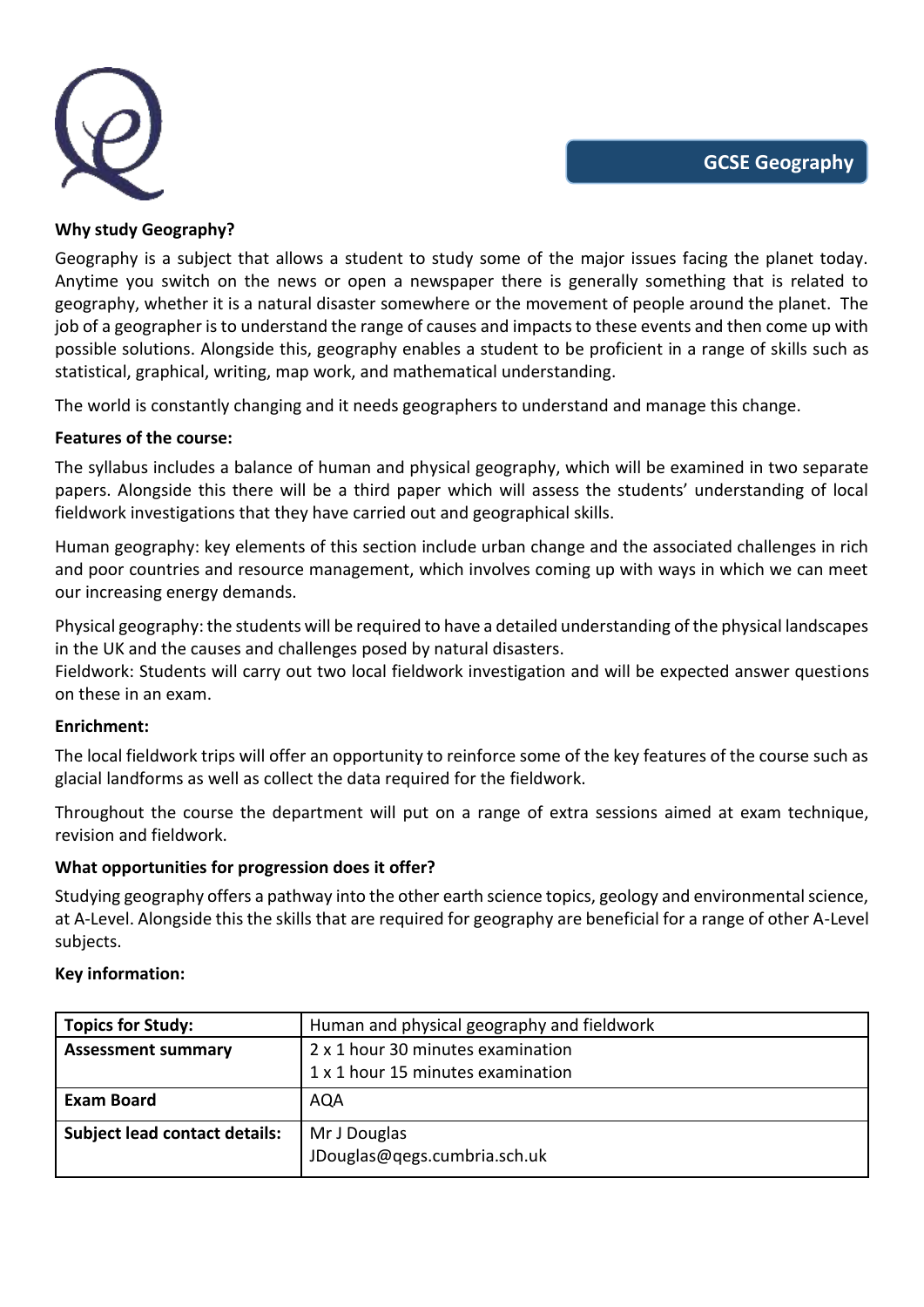

#### **Why study German?**

A GCSE in German is a valued qualification which appeals to both employers and universities alike. In the 2017 British Council *Languages for the Future* report, both French and German are named among the five most important languages for Britain's future prosperity, security and influence in the world. French and German continue to be the two most sought-after languages by British employers.

We firmly believe that a language GCSE is not just a useful qualification but is also a key skill for life. As the philosopher Ludwig Wittgenstein stated, "The limits of my language, are the limits of my world." The modern language department looks forward to broadening the students' horizons and developing their communication skills!

## **Features of the course:**

Lessons are taught in an interactive, communicative style, with students being encouraged to enjoy conversing in German and to aim to use German at all times throughout each lesson. The GCSE course builds on what has been learned in years 7, 8 and 9.

We are very fortunate to have two purpose-built language classrooms with up-to-date technology and students will follow a personalised programme of on-line study to support their reading and listening skills. Students will study language from a wide variety of sources, including songs and poems, and websites.

#### **Enrichment:**

In year 10 students will have the opportunity to take part in our well-established exchange programme to Bavaria. The trip offers two fun weeks with an exchange partner both in Penrith and in Geretsried.

## **What opportunities for progression does it offer?**

The course prepares students well for A-Level study and beyond.

| <b>Topics for Study:</b>             | Identity and culture<br>Local, national, international and global areas of interest<br>Current and future study and employment |
|--------------------------------------|--------------------------------------------------------------------------------------------------------------------------------|
| <b>Assessment summary</b>            | End of course examinations in reading, listening, writing and speaking<br>$(25%$ each)                                         |
| <b>Exam Board</b>                    | <b>AQA</b>                                                                                                                     |
| <b>Subject lead contact details:</b> | Mr J Wilson<br>JWilson@qegs.cumbria.sch.uk                                                                                     |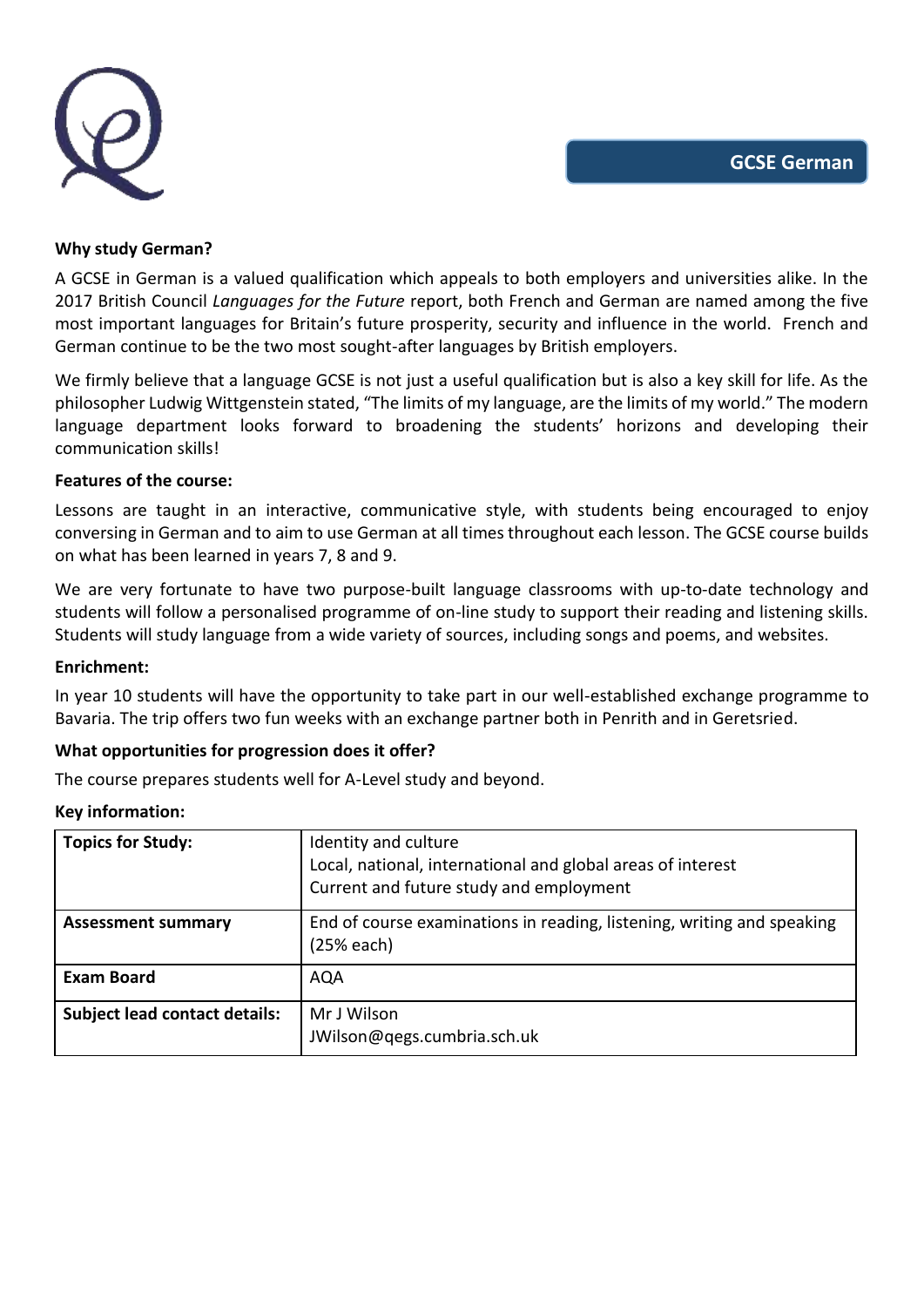

## **Why study History?**

History is vitally important to develop an understanding of our modern-day world, and equally ourselves. It also allows the student to develop skills of thinking, questioning, weighing up evidence and making judgements. The historian Alan Bullock argued that those who fail to study history will suffer from "cultural amnesia". We would add that, as well as being so worthwhile and useful; history is an exciting and stimulating subject. It is also a course which is worthwhile in its own right, even if students are not planning on studying history at a higher level, and appeals to those with a broad range of interests. It provides opportunities for a wide range of skills to be developed and for a variety of historical periods to be studied.

## **Features of the course:**

This interesting history course will build on work done in Years 7, 8 and 9. We have aimed to cover political, economic and social topics, while also including some military history. We have also looked to include several different countries. Ultimately, we believe that all of the topics are wholly relevant to today's student of history. The final topic will include the study of a particular historical site that changes every year. There is no coursework element.

## **Enrichment:**

Students will have a variety of opportunities to visit historical sites of significance including a medical museum and potentially the named historical investigation site for that year. Extra materials and reading are made readily available to students who wish to develop their knowledge and skills beyond the GCSE syllabus. We also help arrange work experience to historical sites and museums for those students who are contemplating studying history at university. We currently have links with both Carlisle Archives and Cumbria's Museum of Military Life.

## **What opportunities for progression does it offer?**

It provides an excellent base for studying history at A-Level and beyond. It also provides both knowledge and skills that are invaluable when looking at A-Level government and politics and A-Level economics. In a wider sense, GCSE history gives one the capacity to absorb and analyse a variety of sources and then create structured and academic responses that deal with that information. This is a highly sort after skill at university and in the world of work.

| <b>Topics for Study:</b>             | . International Relations Between the World Wars and the Rise of Hitler |
|--------------------------------------|-------------------------------------------------------------------------|
|                                      | • American History 1920-73                                              |
|                                      | • The History of Medicine in Britain from 1000-present day              |
|                                      | • Elizabethan England c.1568-1603                                       |
| <b>Assessment summary</b>            | Two 1hr 45 minute exams covering 2 sections each. Both are worth 50%    |
|                                      | of the GCSE                                                             |
| <b>Exam Board</b>                    | <b>AQA</b>                                                              |
| <b>Subject lead contact details:</b> | Mr P Baines                                                             |
|                                      | pbaines@qegs.cumbria.sch.uk                                             |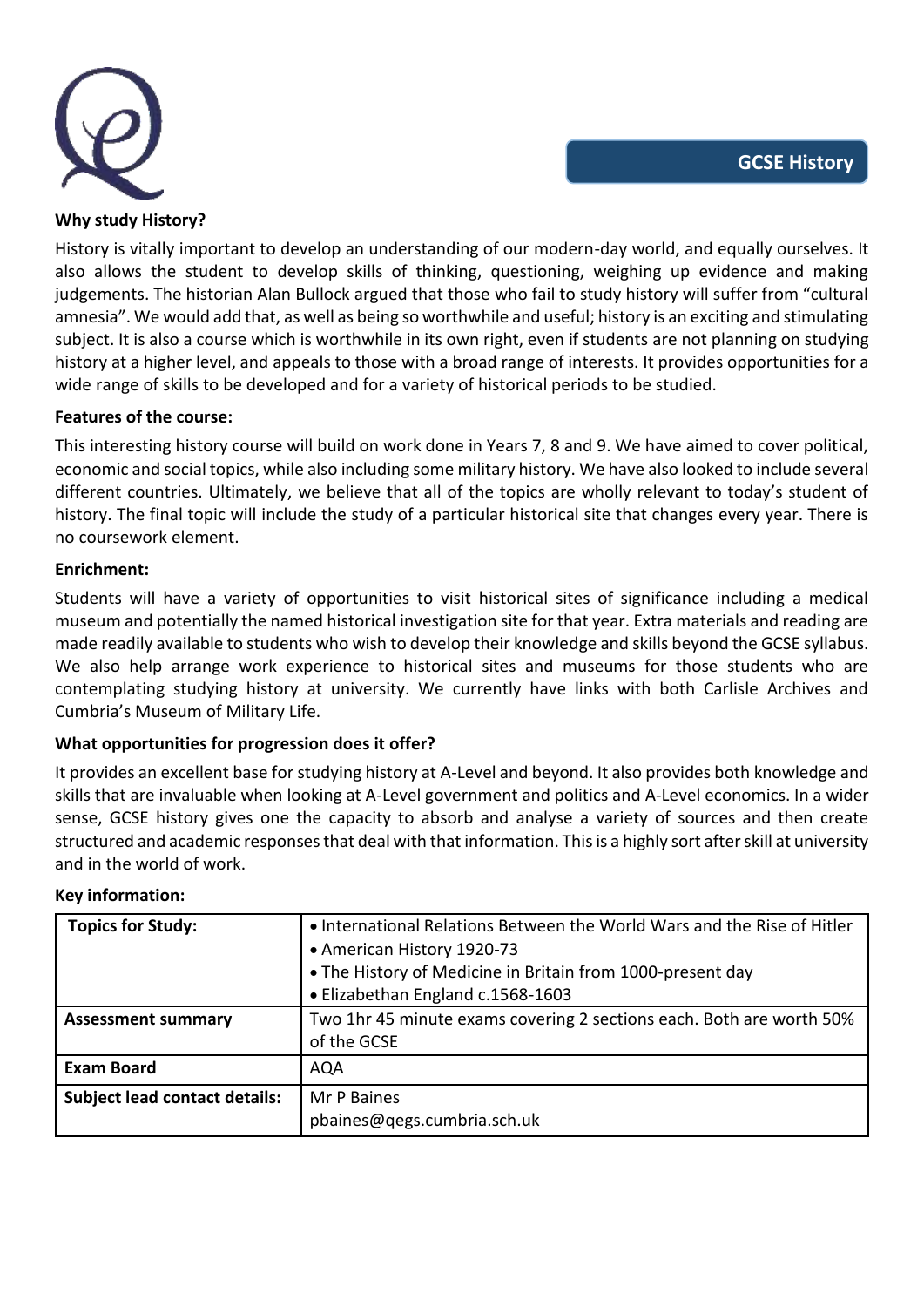

## **Why study Music?**

Students considering opting for GCSE music should: enjoy making music inside and outside school; be able to sing or play an instrument; and be interested in learning about all kinds of music. Students should be aiming to achieve Grade 5 in an instrument or vocal by the end of Year 11.

## **Features of the course:**

The four areas of study are:

- 1. Instrumental music 1700-1820: JS Bach: 3rd movement from Brandenburg concerto no. 5 Beethoven: 1st movement of the Pathétique piano sonata.
- 2. Vocal music: Purcell: Music for a While; Queen: Killer Queen.
- 3. Music for stage and screen: music from Wicked: Defying Gravity; John Williams/Soundtrack to Star Wars Episode IV.
- 4. Fusions: Afro Celt sound system: Release; Esperanza Spalding: Samba em Prelúdio.

### **Enrichment:**

Music students could enjoy a tour abroad where they will have the opportunity to perform in a variety venues. In 2019 the music tour will spend four nights in Lo, Belgium.

GCSE students will have the opportunity to attend concerts and local music festivals as well as perform in school concerts and productions.

Composing competitions are numerous and students are encouraged to submit a composition of which they are particularly proud.

## **What opportunities for progression does it offer?**

The course offers pupils an academic grounding in a wide variety of music. It consolidates their knowledge on musical theory and gives them the ability to study in more practical and engaging applications. It allows them to express their talents on an instrument, whilst learning about how to compose for other groups. The course also prepares students well for A-Level study and beyond.

| <b>Topics for Study:</b>             | Instrumental music 1700-1820; vocal music; music for stage and screen;<br>and fusions                                                            |
|--------------------------------------|--------------------------------------------------------------------------------------------------------------------------------------------------|
| <b>Assessment summary</b>            | Performing: non-examined assessment (30%)<br>Composing: non-examined assessment (30%)<br>Appraising: written examination 1 hour 45 minutes (40%) |
| <b>Exam Board</b>                    | Edexcel                                                                                                                                          |
| <b>Subject lead contact details:</b> | Mr D Roberts<br>DRoberts@qegs.cumbria.sch.uk                                                                                                     |